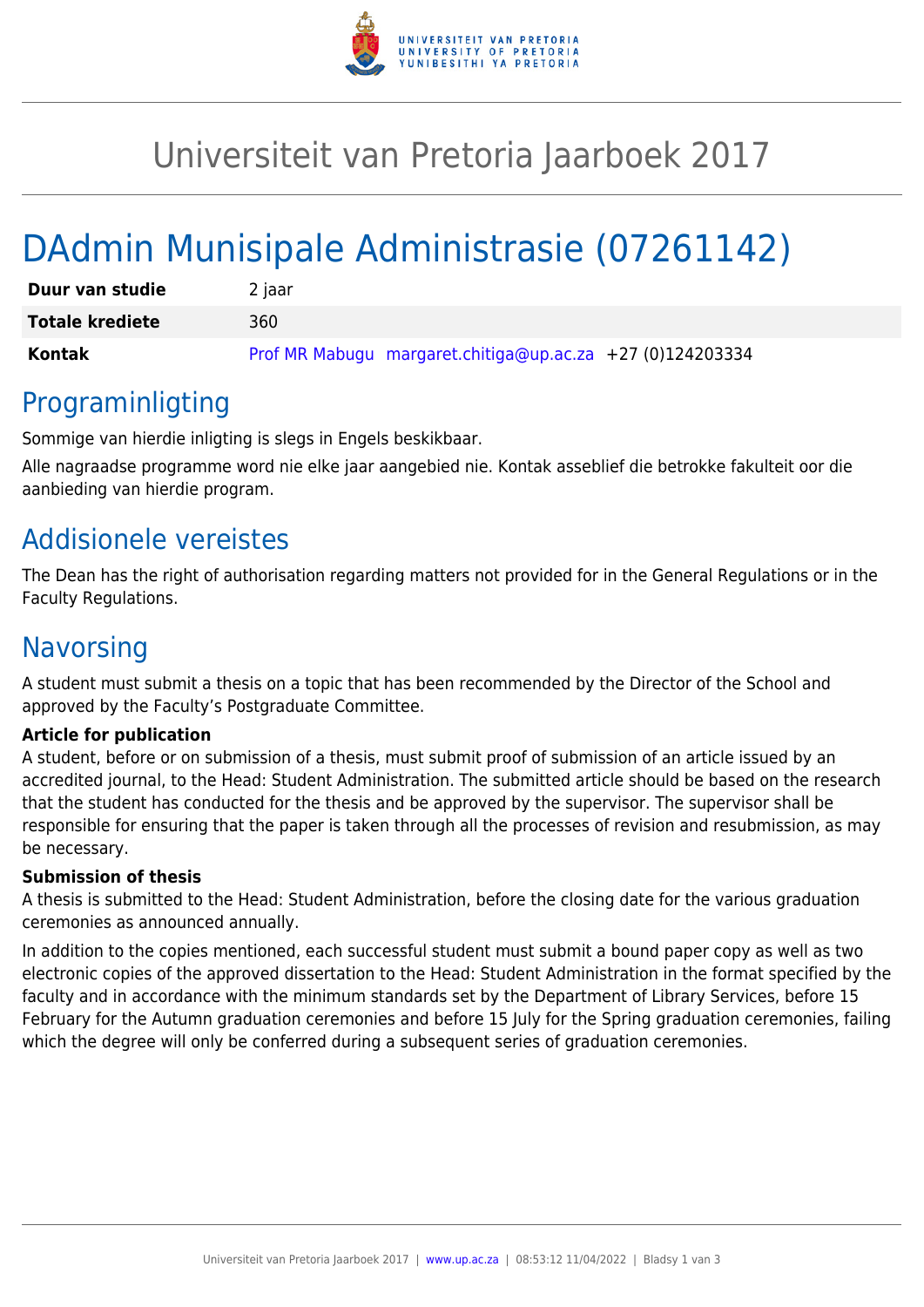

## Kurrikulum: Jaar 1

**Minimum krediete: 360**

### **Kernmodules**

[Proefskrif: Munisipale administrasie 990](https://www.up.ac.za/faculty-of-education/yearbooks/2017/modules/view/MAD 990/lg/af) (MAD 990) - Krediete: 360.00